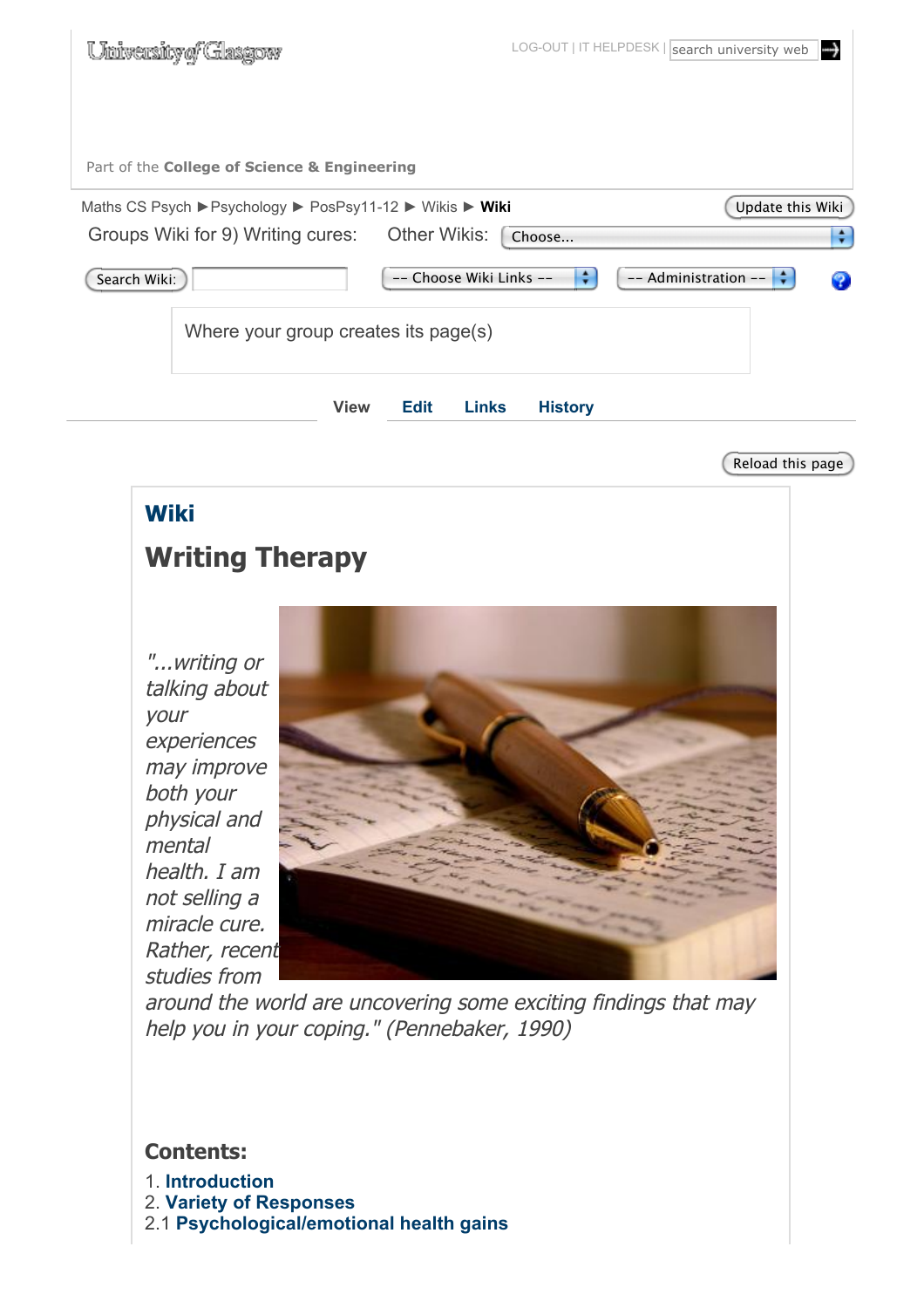2.2 **Physical health gains** 2.3 **Behavioural changes** 3. **Focusing on the Good or Bad? Expressive and Positive Writing** 4. **Comparative Research** 4.1 **Positive vs. Negative Writing** 4.2 **Writing vs. Speaking** 4.2.1 **The difference between writing and Speaking in expressing emotions** 4.3 **Expressive Writing vs. Psychotherapy** 5. **Everyday writing cures** 5.1 **Blogging** 5.2 **Poetry Therapy** 5.3 **Journal Writing** 6. **Mechanisms** 7. **Exciting and Interesting finds** 8. **Practical Writing Exercise** 9. **Conclusions: Is it Insight that matters?**

10. **See Also**

11. **Recommended Reading**

**12.References**

#### **Introduction**

**Writing therapy** is a form of **expressive therapy** that employs the act of writing and processing the written word. It comes in many different forms and has a wide range of effects, including psychological, physical and behavioural benefits.

The earliest and most important work was carried out by **Pennebaker** & Beall in 1986 in their study on expressive writing and **trauma**. Results of the study indicated that writing about one's trauma for just 15 minutes a day across a 4 days period yielded significant benefits.Those who have written about their traumatic experiences showed marked strengthening of their immune system, increases in psychological well-being, reduction in physician visits in the months following the study and less self-reported aspirin usage.

Although a large number of participants reported crying or being deeply upset by the experience, it is thought that the *long term* benefits far outweigh the possible *short term* negative effects. Most participants taking part in the study reported that the writing experience was a valuable and a meaningful addition to their lives (Pennebaker & Chung, in press).

Since then the paradigm has been altered to apply to a variety of populations including students, patients who are physically as well as mentally ill etc. Furthermore, a range of everyday uses is now available, such as: journaling, poetry or blogging.

A number of mechanisms behind the therapeutic effects of writing cures have been proposed however, there is still no comprehensive explanation proposed or conclusive evidence for a single mediator available. Pennebaker believes that this is due to the fact that simply no single mediator exists, and that expressive writing ultimately sets off a cascade of effects (Pennebaker & Chung, in press).

Even though a growing research in support of the beneficial effects of writing cures exist, it cannot be described as a panacea. The overall positive effects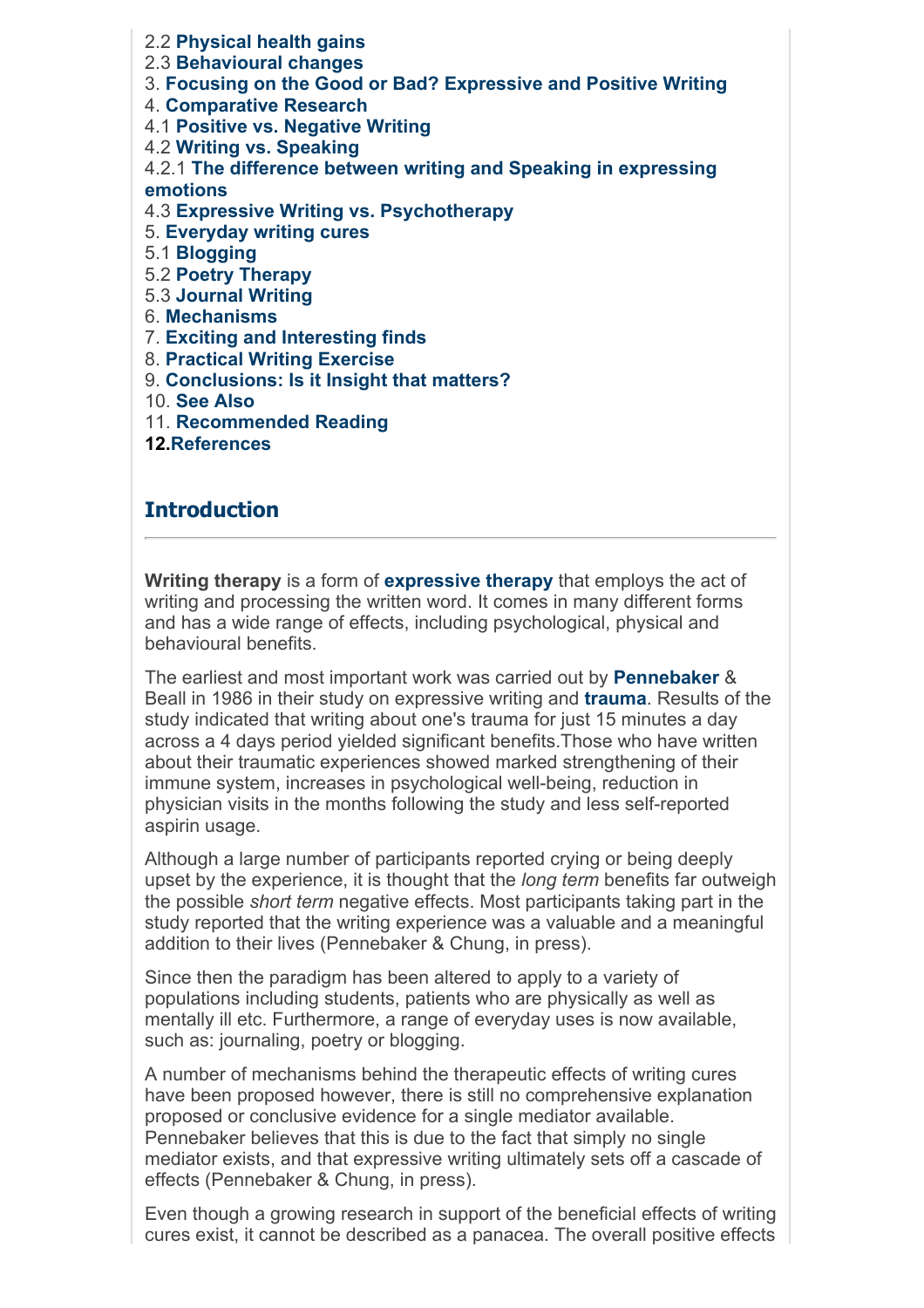are modest at best, and many individual, cultural or gender differences can influence therapy outcomes as well as 'decide' for whom the writing cure works for.

It is worth noting that not all studies have been so favourable, for example, Earnhardt et al. (2002) found that the paradigm failed to surpass the effect of a placebo whereas Wetherell et al. (2005) found that the small positive effects seen in the experimental group were due to the deteriorations in the control group. And so the research on writing cures continues...

http://www.youtube.com/watch?v=XsHIV9PxAV4&feature=related

#### **Massive reference list of all writing cure studies since mid-2011**

http://homepage.psy.utexas.edu/HomePage/Faculty/Pennebaker/Reprints/writingrefs.htm

#### **D.I.Y. personality writing therapy**

http://www.utpsyc.org/personality/

## **Variety of Responses**

**Writing therapies** have been a focus of research for over 25 years, and various forms of response have been studied in that time. Not only are there psychological benefits to writing, but there are also physical benefits, changes in immune system function, behavioural changes and even social improvements. The list of possible gains is extensive and so there are a number of meta-analyses attempting to get an overview of the research out there. Smyth's review (1998) concluded that effect sizes were higher for psychological and physical outcomes as opposed to health and general functioning outcomes, and Frisina et al.'s review (2004) found the effect was stronger for physical than psychological health outcomes. Frattaroli's 2006 paper breaks each domain into subcategories and looks at the effect sizes of each of the suggested components. She found that, overall, 102 of 146 studies (70%) had a positive effect size.

## **Psychological/emotional health gains**

Most people are said to find the experience valuable and meaningful in their lives (Pennebaker & Chung), which could be attributed to Lyubomisky et al.'s finding of improved life satisfaction (2006), or that found by Palmer & Braud (2002), that disclosure was positively associated with purpose in life, positive psychological attitudes and well-being. Donnelly & Murray (1991) found that, over the days, positive emotion, cognitive changes and self esteem changes increased as negative emotion decreased. Furthermore, long term changes have been seen in mood/affect (Pennebaker et al., 1988), depressive symptoms (Lepore, 1997) and self esteem (O'Connor et al., 2011). However, Baikie & Wilhelm (2005) report that the findings are not as robust and consistent for emotional health as they are for physical health.

## **Physical health gains**

Pennebaker found in numerous studies that participating in writing therapy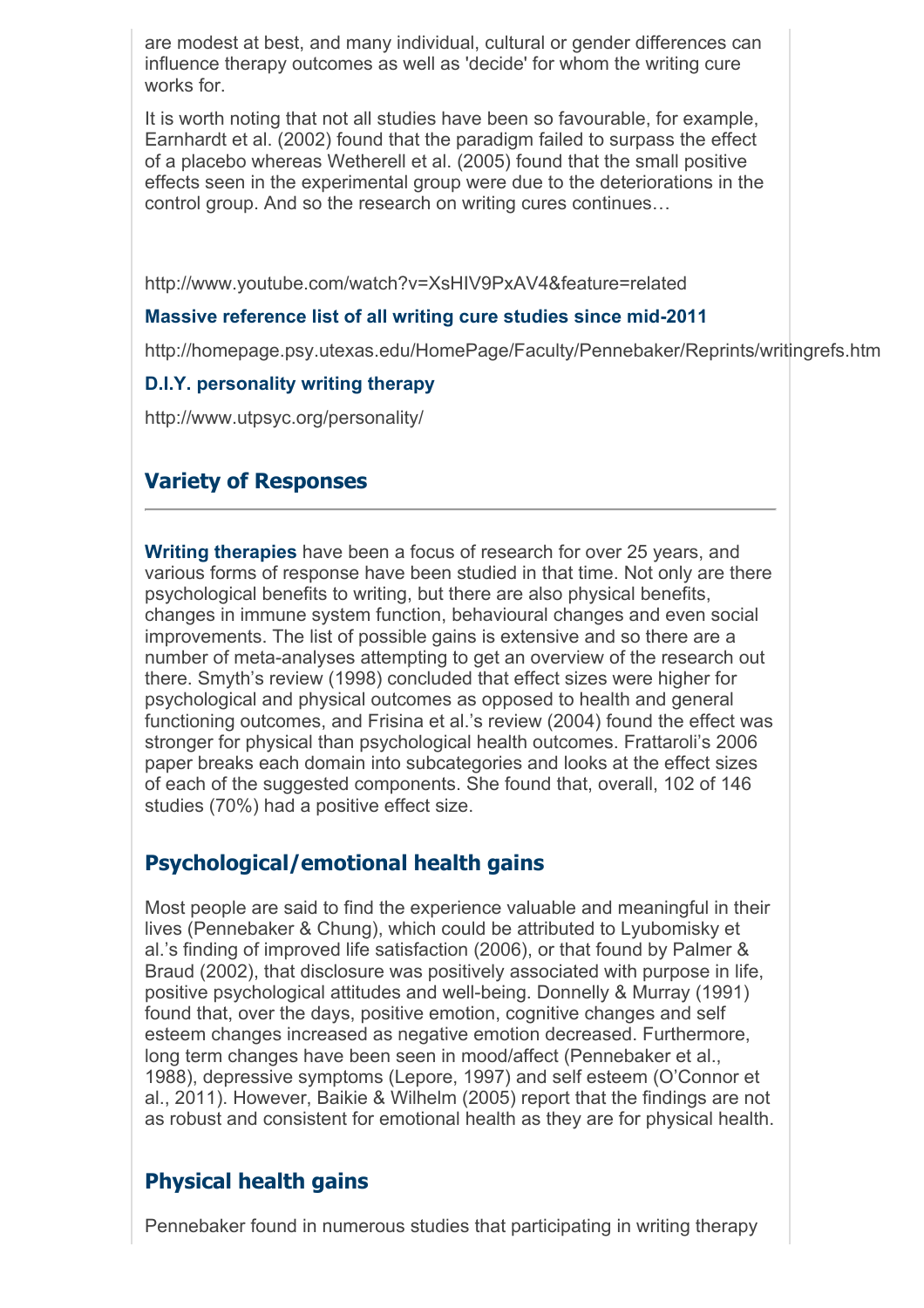resulted in reduced illness-related visits to the doctor (1986, 1988, 1990, 1996). However, further researchers went on to find writing therapy results in improvements in **blood pressure** (Davidson et al., 2002), lung function (Smyth et al., 1999), liver function (Francis & Pennebaker, 1992), number of days in hospital (Norman et al., 2004), respiratory problems (Greenberg et al., 1996), and so on. Smyth et al. (2008) found enhanced recovery of patients with p osttraumaticstress disorder (**PTSD**) and suggested it was the physiological changes and decreased dysphoric mood caused by writing what caused it.

*The benefits can also be seen in the short term*: Pennebaker, Hughes & O'Heeron (1987) found that the activity of the **autonomic nervous system** responses is congruent with those seen among people attempting to relax during the writing.

# **Behavioural changes**

These changes may be due to the psychological or physical benefits from writing therapy, but among those behavioural changes found are:

- increases in students' grade point averages (Pennebaker & Francis, 1996)
- getting a new job more quickly after being made unemployed (Spera et al., 1994)
- less absenteeism from work (Francis & Pennebaker, 1992)
- improved sporting performance (Scott et al., 2003).

## **Focusing on the Good or Bad? Expressive and Positive Writing**

The expression of deep, powerful, and often intensely painful feelings has been linked with psychotherapy and are traceable to **Sigmund Freud**'s work. Based on **Pennebaker**'s influential program of research over the past 2 decades on the effects of emotional disclosure, a large body of literature has indicated that the written expression of one's deepest emotions and thoughts about diverse types of stressful and traumatic experiences can lead to improvements in physical and mental health across a range of populations. Research has shown that writing about traumatic life events is associated with enhanced immune functioning, reduced health problems, lowering rumination and depressive symptoms, and lower **skin conductance** levels and symptom reduction for those with **asthma**.

**Meta-analytic work by Smyth** (1998) supports the idea that these effects are robust and similar to those found in other psychological interventions. For many years research on **therapeutic writing** focused almost exclusively on negative expressive writing however, the emergence of the positive psychology movement, with its focus on positive emotions, individual wellbeing and strengths-based approaches to treatment, led to the emergence of the positive writing paradigm, in which participants write about an intensely joyful experiences instead of a trauma. Results from a few studies using variations of this approach suggest that participants show similar health improvements to those observed in expressive writing studies.

**Burton and King** (2004) found that, compared to controls, writing about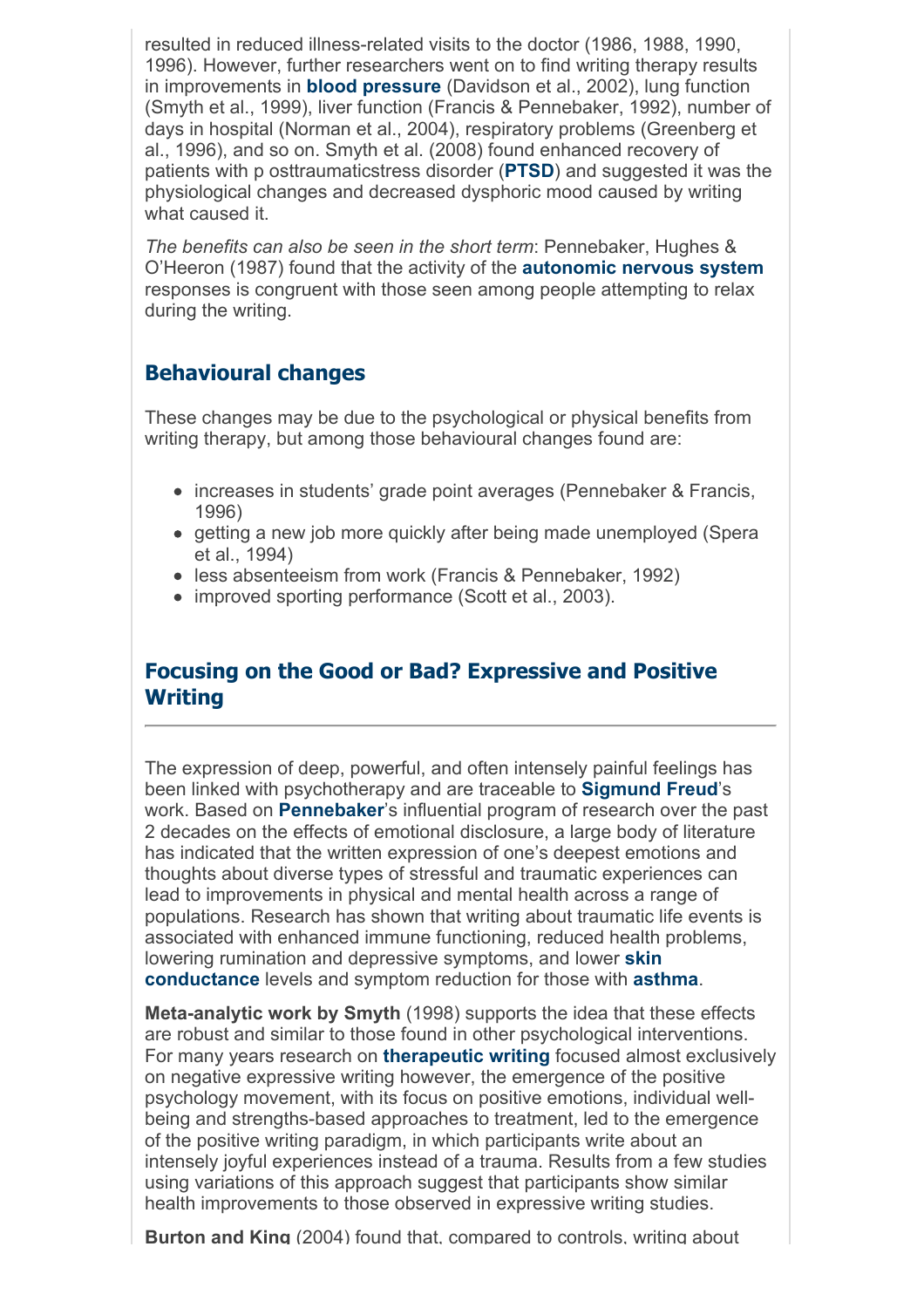**Burton and King** (2004) found that, compared to controls, writing about intensely positive experiences was associated with enhanced positive mood and significantly fewer health center visits for illness. Similarly, King (2001) found that individuals who wrote about their 'best possible future selves' showed physical health benefits and enhanced psychological wellbeing after writing, suggesting that writing may not necessarily have to be expressive and trauma-focused in order to be effective. These findings have been interpreted as challenging the previously considered mechanisms by which expressive writing confers benefit.

# **Comparative Research**

# **Positive vs. Negative Writing**

So far studies comparing positive versus expressive writing in a randomized controlled format have mixed results. In university student samples, one study reported that positive writing was superior to expressive writing( negative writing) in generating an increase of positive emotion immediately post-intervention (Lewandowski, 2009), while another reported positive writing was no better than control, and inferior to expressive writing in improving



working memory and reducing intrusive thoughts (Klein and Boals, 2001). Additionally, two studies comparing expressive, positive and control writing on physical and psychological health outcomes reported *no significant differences* between the three groups on any physical health measures. For **psychological health**, one study found an *improvement* following positive writing (Marlo and Wagner, 1999) and the other found *no change* for any of the three groups (Kloss and Lisman, 2002).

**King et al.** (2001) asked their participants to write about intensely positive experiences (IPE) or control topics. Participants who wrote about IPEs reported significantly better mood, and fewer illness-related health center visits than did those who wrote about trivial topics. In another study,

- students were asked to write about traumas in the *standard way.*
- or in a *benefit-finding way*, where participants were encouraged to focus on the benefits that have come from the trauma.
- or in the *mixed condition*, where participants were first asked to write about the trauma, and then to switch to the perceived benefits arising from the trauma experience.

Counter to predictions, the trauma only and benefits only participants showed health improvements whereas the mixed group did not. Researchers concluded that writing about the perceived benefits is enough to organize thoughts and feelings about a **trauma**, and to cope effectively. However, as seen in the outcome for the mixed condition, if people aren't able to integrate their perceived benefits into their trauma story in their own way, writing may be ineffective (King & Miner, 2000).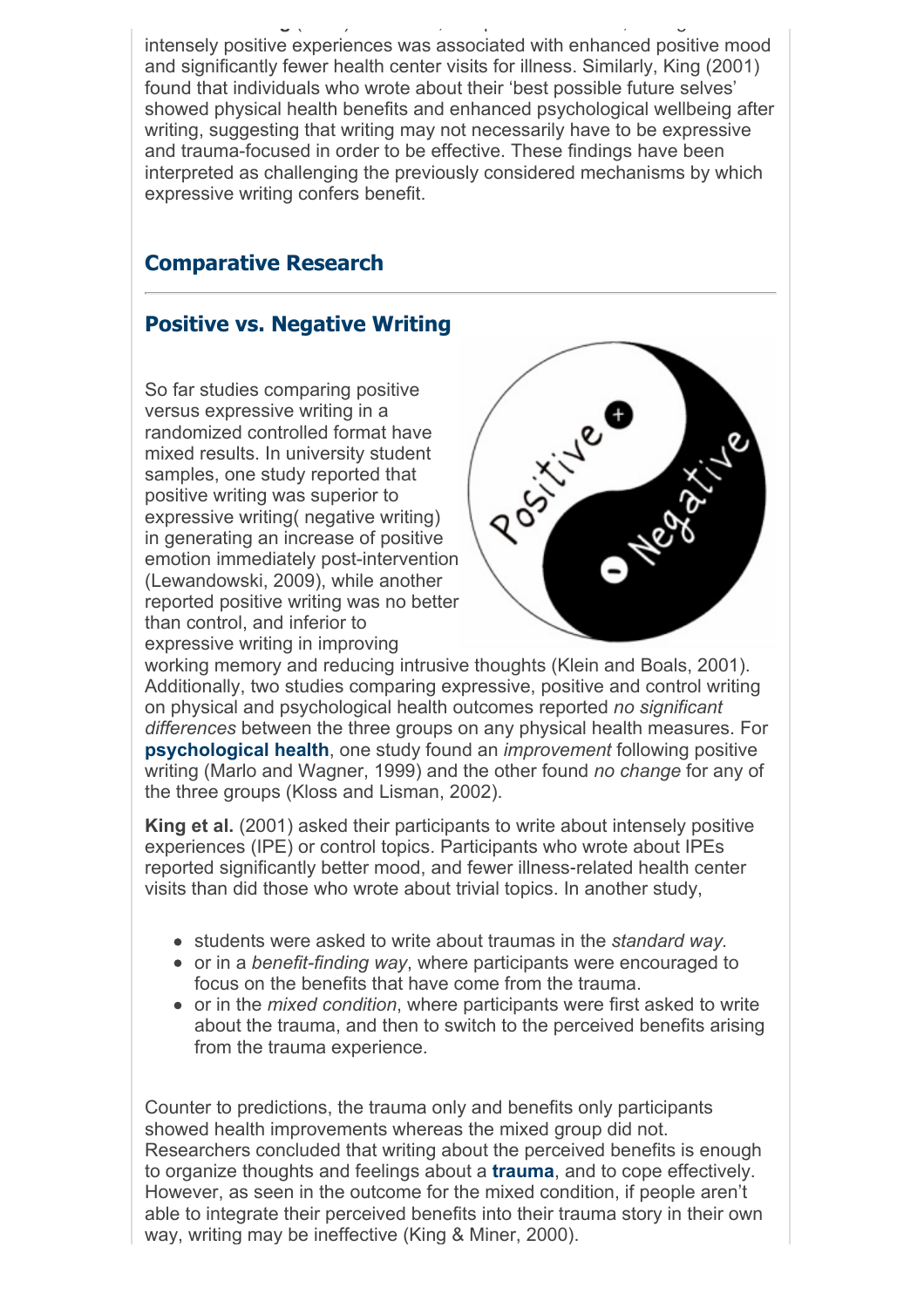# **Writing vs. Speaking**

Before the use of expressive writing in psychology, many therapies were verbally-based; with a patient discussing with and expressing their feelings to a therapist. However, research on the benefits of written expression supported writing as a new way for people to express their feelings. Many psychologists still prefer the verbal, face-to-face relationship-based method but have found that expressive writing can aid as a secondary component to therapy sessions.

In practical use, **writing** is a low-cost way for people to reflect on events and their feelings. Writing allows for a different mode of expression that patients can use to help in personal reflection and to verbalize their feelings. Writing can vary in structure and content from open-ended, guided, focused and programmed.

| Spoken language                                                                                             | <b>Writing</b>                                                                           |
|-------------------------------------------------------------------------------------------------------------|------------------------------------------------------------------------------------------|
| learned earlier in life                                                                                     | learned later in life                                                                    |
| learned automatically                                                                                       | It must be taught                                                                        |
| It requires less effort                                                                                     | Takes more effort (because it must<br>be taught)                                         |
| less time for planning and encoding                                                                         | More time spent on planning and<br>forming sentences                                     |
| It allows for more ideas to be<br>expressed in a certain amount of time<br>and thus can be more productive. | less productive                                                                          |
| IIt is abstract                                                                                             | Ideas are expressed in permanent<br>form and is more structured if<br>recalling an event |

*Written and spoken language differs in many ways (L'Abate, 1991):*

## **The difference between writing and Speaking in expressing emotions**

**psychotherapy** involves interpersonal interactions and vocal emotional expression. Responses by the therapist, verbal or nonverbal, can still affect a person's different mood effect, which can affect a person's emotional processing of the event or memory. The **voice** is another way through which **emotion** can be expressed by different subtleties in intensity, **frequency**, **tone** and rate of speech. Some of these differences have been correlated to physiological arousal and may also correlate to emotional arousal which causes changes in emotional processing (Murray and Segal, 1994). Despite these factors and the differences between **speaking** and writing, research has found that both can be beneficial as ways of emotional disclosure and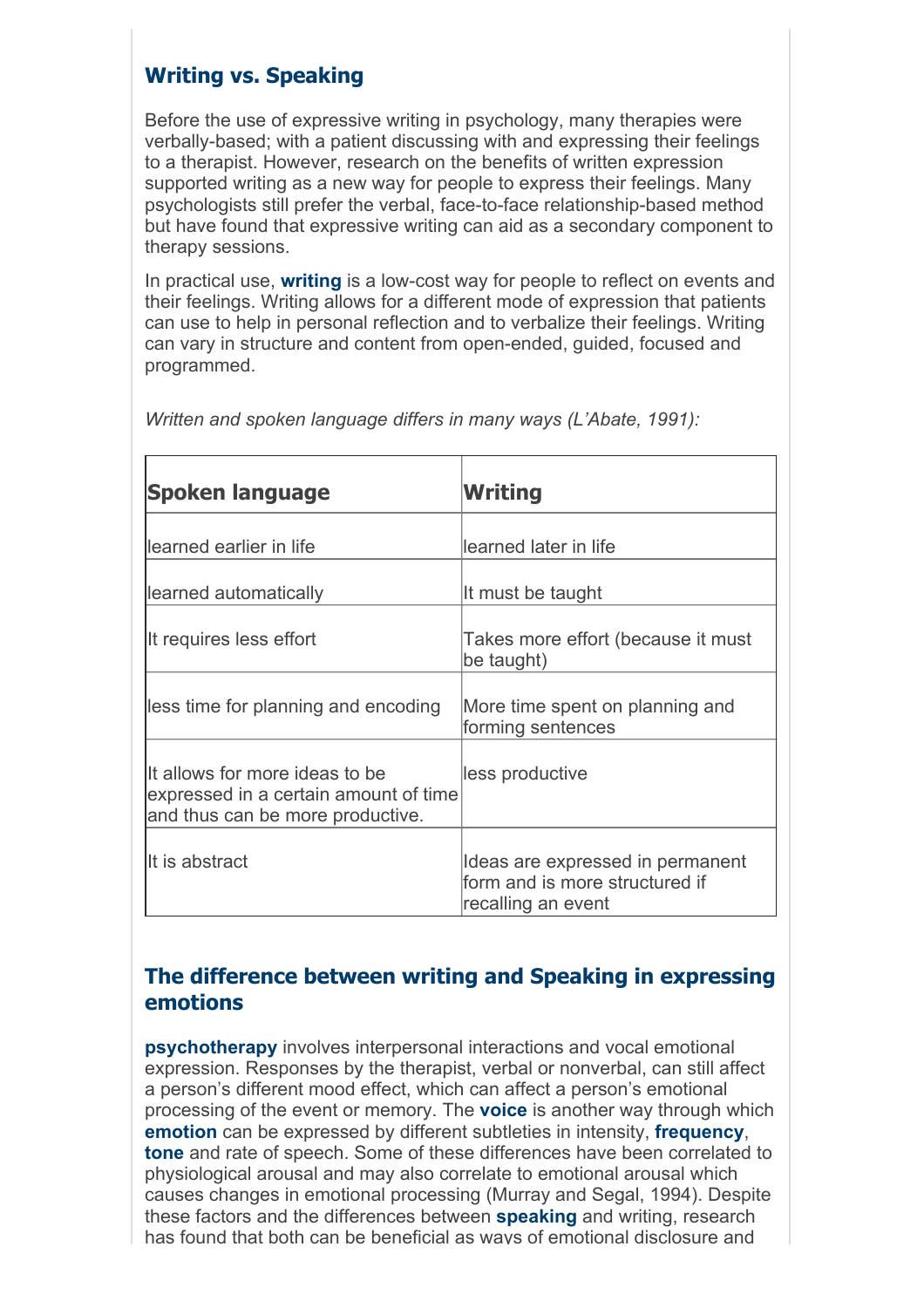## **Expressive Writing vs. Psychotherapy**

Research on the differences of written versus oral emotional disclosure has mainly focused on negative (traumatic) events. In trying to eliminate confounding factors, most procedures compare writing alone in a room for a given amount of time against speaking into a tape recorder.

has found that both can be beneficial as ways of emotional disclosure and

**Murray and Segal** (1994) found that **written** and **vocal** expressions of traumatic events have a similar overall therapeutic effect when compared to subjects writing or speaking about trivial conditions. However, the two methods of expression did not differ in **effectiveness**. When compared to the trivial groups, both the written and oral expression traumatic groups had a more *positive* therapeutic effects and felt *more positive* about their topics but there was *no difference* between writing and speaking.

Participants in another study who were placed in one of four groups of disclosure methods (talking to a facilitator, talking to a passive listener, speaking alone and writing). All four disclosure methods were *equally* effective and no difference was found between the four groups. The cognitive, psychological and physical symptoms of the participants *decreased* but were not more significant than the changes that occurred in the control groups (Slavin-Spenny et al, 2011).

**Harrist, Carlozzi, McGovern and Harrist** (2006) looked at the differences between oral and written expression of life goals as opposed to trivial topics. They found that those who discussed life goals rated their positive mood higher and negative mood lower than those in the trivial topic condition. Those who **talked** about their life goals had a *lower* post-intervention negative mood than those who **wrote** about their life goals.

These findings have been suggested that written and oral emotional expression can produce similar therapeutic effects in the processing in interpersonal traumatic experiences and were *equally* effective. Further research is looking into mechanisms of these two expressive mediums.

## **Everyday Writing Cures**

## **Blogging**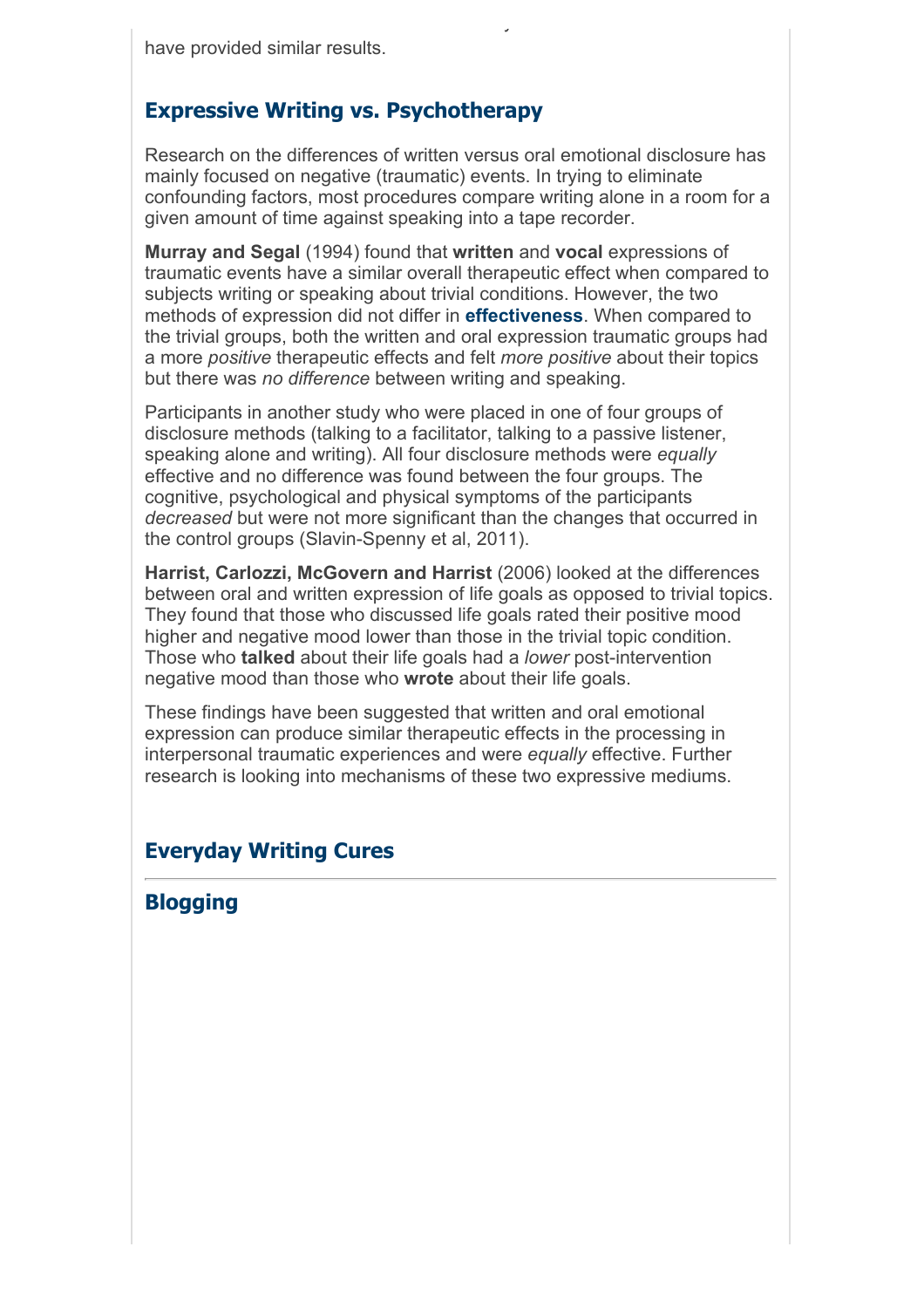The Internet has become an integral part of our daily lives. As such the question concerning the effect of Internet use on well-being has become increasingly critical with the increased use of Web applications such as Myspace, Facebook and



Twitter. Current technologies make it possible to publish personal journals on the Internet through **blogs** which, according to Kou can be defined as interactive online journals similar to personal diaries that may contain personal videos and photographs (Ko, Kou, 2008).

**Blogs** provide a space for **catharsis**, venting about stress and emotions in daily living (Nardi et. Al., 2004). Blogs also potentially open up the possibilities of social support, friendship, and positive interactions that are otherwise unavailable with diaries because blogs have a "readership"(Miura & Yamashita, 2007).

A recent trial examined the psychosocial changes in bloggers and nonbloggers after using Myspace for 2 months. They found that bloggers felt a *greater* sense of belonging. In other words, they were more likely to feel that they could relate to a group of like-minded people who share the same interest as their own. Similarly, reliable alliance, the tendency to count on others for assistance, is also *increased* for bloggers; thus, blogging has been shown to enhance one's well being (Baker & Moore, 2008).

A study by **Boniel-Nissim & Barak** (2011) examined the therapeutic benefit of blogging for **adolescents** who experience social and emotional difficulties; they found that blogging showed a significant positive change in their initial distressful condition. This finding reflects the power of expressing oneself in the social environment of Internet, an environment accepted and commonly inhabited by adolescents.

## **Poetry Therapy**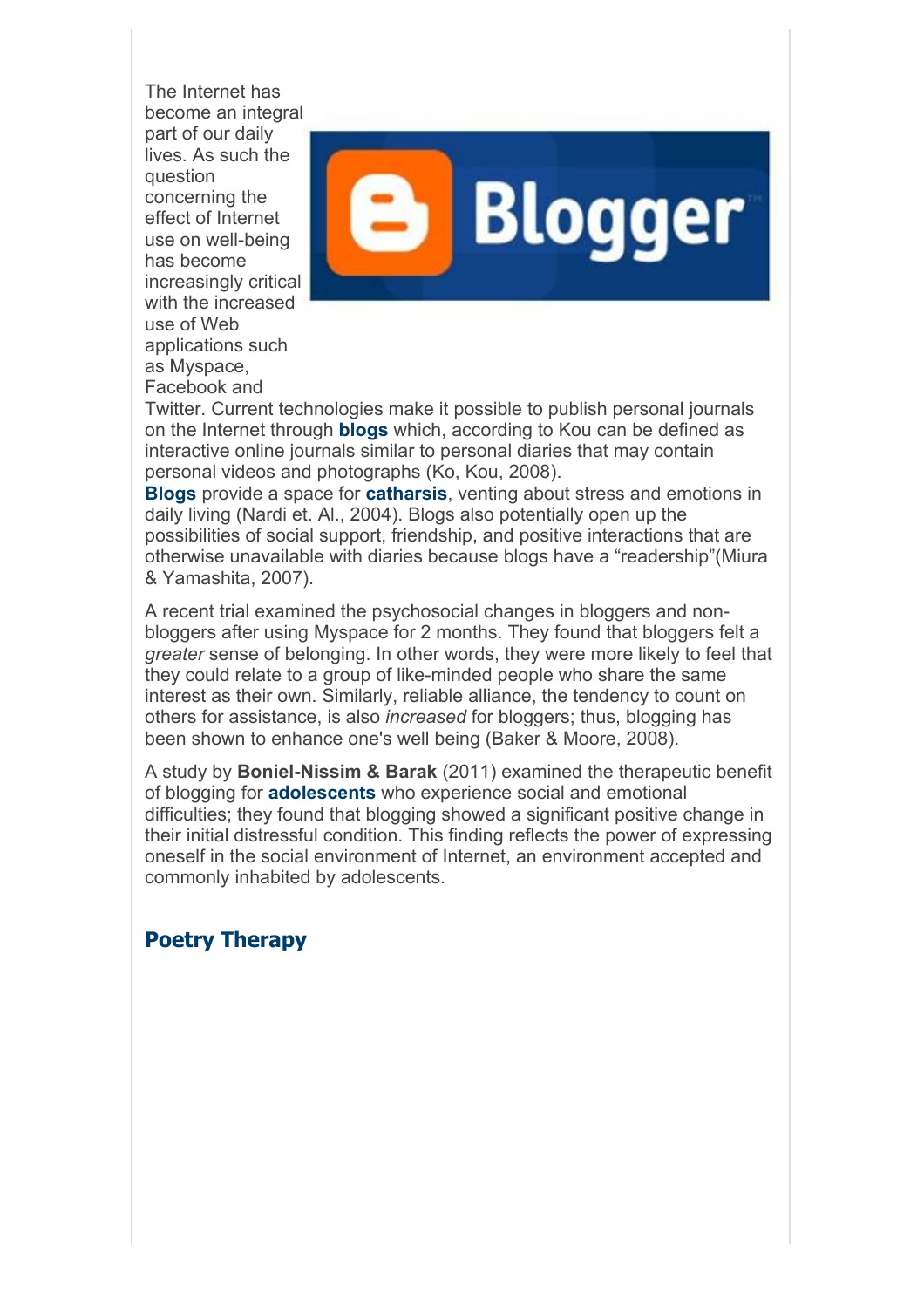#### Poems Come and Go

t does not matter whence the poem comes, t does not matter whence the poem con<br>but that it comes. A list, a conversation,<br>phrase or situation: make something of phrase or situation: make something of nothing but the things the day drags in. Sooner sonneteer than foolish wit I. so a poem about sonnets is what I make appear before me on the page. Alas, but it's made not of what it's not. The remedy: cicadas, songs, the hut my wife made (out of pallets, weed mat, cord and flax), some running water somewhere, guests, an ad that says to me "just make that call"! So, if it matters not whence poems come, it matters quite a lot how poems go. Sean Sturm, Feb. 2010

**Poetry therapy** is a form of **expressive arts therapy** that has been increasingly used by mental health professionals because of its emphasis on emotional expressiveness (Rickett, Greive & Gordon, 2011). It allows individuals to express emotions, define ideas, validate feelings, put experiences in context, scrutinize assumptions and become aware of personal choices (Hynes &Hynes-Berry, 1994). According to the **National Association of Poetry Therapy** (NAPT), poetry therapy involves poetic and narrative techniques as well as bibliotherapy.

Most of the research in poetry and wellbeing has been in the context of psychotherapy and Holmes has drawn attention to the similarities between poetry therapy and psychotherapy. They both involve the use of metaphors and mentalization, defined as the capacity to think about one's feelings. The practitioners provide an opportunity to create a 'second story' that may help patients make sense of their experience (Holmes, 2008).

A study was carried out by **Christina Bracegirdle** (2011) to evaluate the use of a group poetry therapy intervention with cancer patients. It was found that there was a significant *decrease* in suppression of emotions and a *reduction* of **anxiety** in those who experienced the poetry intervention. Poetry therapy encouraged:

- The expression of emotions
- Reduced emotional control
- Improved adjustment to having cancer
- Improved emotional resilience
- Increased psychological growth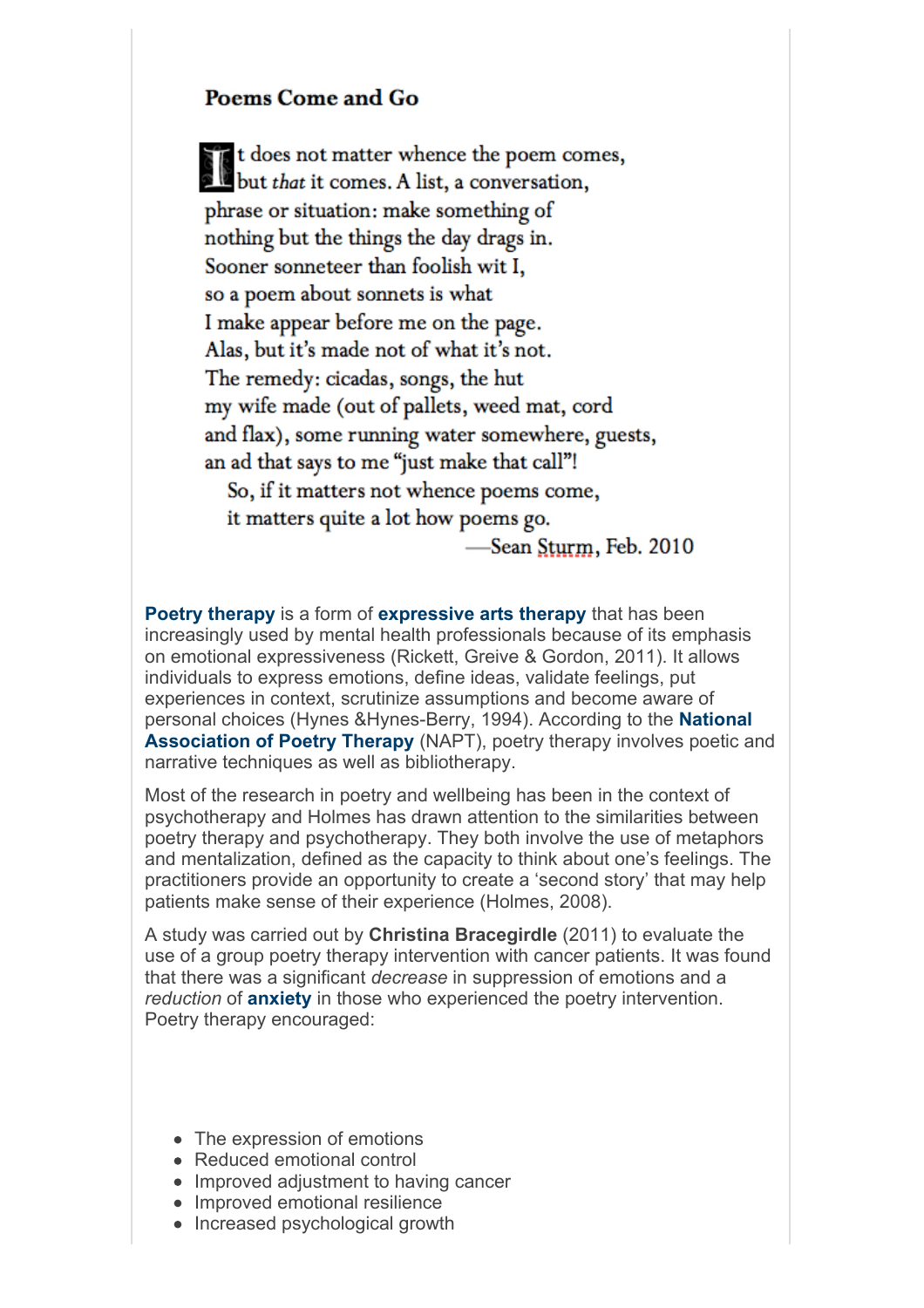In other words, poetry therapy sessions are non-invasive, enjoyable and have been shown to be therapeutic (Tegner, Fox, Philipp & Thorne, 2009). The use of poetry to work through traumatic life events offers people a sense of **meaning** and **community**. Moreover, in a *supportive group atmosphere* participants are provided with a means of creatively expressing their feelings, which they can incorporate into their daily lives to work through traumatic life experiences.

Researchers who explored the effect of a poetry writing program for people who had experienced a serious illness found:

- patients responded enthusiastically.
- each group demonstrated an increase in wellbeing over the course of their workshop.
- It was found that participants enjoyed the challenge of writing and the companionship of other group members (Rickett, Greive, and Gordon,1997).

Used alongside biomedical treatments, reflecting on life experiences through writing therapy has found to increase the wellbeing of patients suffering from a chronic illness. **Psychiatrists**, especially those in **liaison psychiatry**, are in a position to encourage patients who have experienced a serious adverse life event to test the potential of expressive writing in coming to terms with the experience. Psychiatrists are also in a position to pass on this knowledge to students and junior doctors to understand the benefits that running writing treatments alongside other treatments can help patients with serious illnesses.

## **Journal Writing**



**Journal writing** is about seeking happiness and functioning better in the world, whilst being able to understand one's own feelings and emotions. Nevertheless, the field of journal writing is one which lacks much research, and future research is needed to investigate this area further. All therapy aims to develop the clients capacity for self-therapy (Duncan, Miller & Sparks, 2004). It has been suggested that through journal writing, the positive therapeutic benefits are more attributed to the person themselves, than it would be in, for example, group therapy. (Wright, 2003).

A case study which followed one woman's experience of dialogical **journal writing** provides a "compassionate image" for self-therapy. Journal writing has helped Jane to use her creativity and imagination to achieve a compassionate change and increase in wellbeing. By writing the journal, she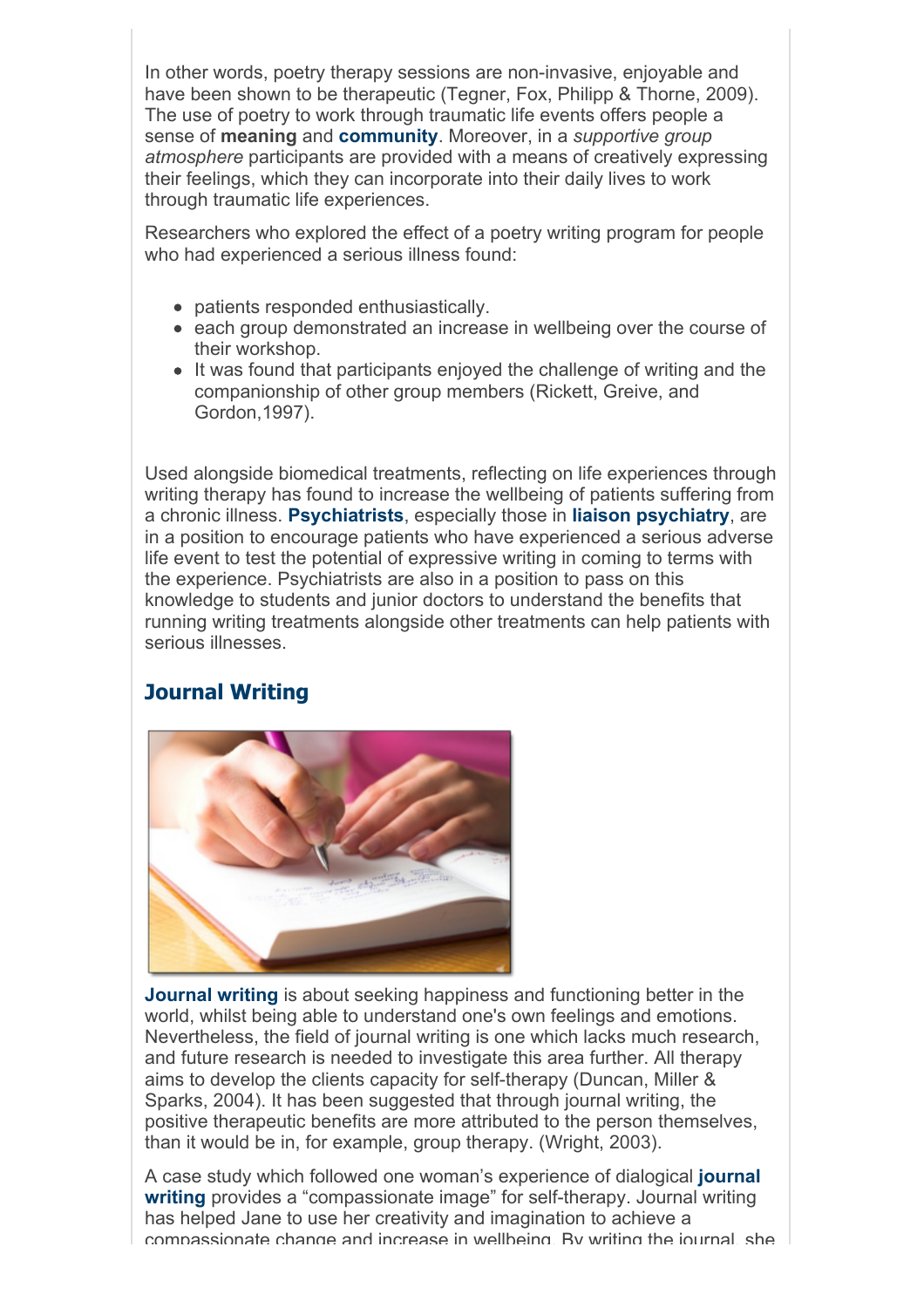manages to attribute compassion to herself and *avoids* negative emotions by working through them. Through writing dialogues, she is able to attribute **compassion** to herself and the writing enables her to work through the problems she is faced with (Wright, 2009).

compassionate change and increase in wellbeing. By writing the journal, she

## **Mechanisms**

Research in the area of writing cures has consistently shown the positive benefits. In particular, expressive writing has been shown to promote **health** and wellbeing. There are a variety of explanations for the positive effects of expressive writing, including those derived from a traditional Freudian explanation, which includes the notion that through expressive writing, the writer is able to go through a cleansing process, and it allows the writer to express their feelings, thus giving them more insight into understanding themselves and their own feelings through their writing (Lepore & Smyth, 2002).

In a review of the history of therapeutic writing, focusing on the role of narrative competence and the use of writing therapy for **stress**, trauma and coping with chronic illness, **Peterkin and Prettyman** (2009) explain that through expressive writing, the writer is able to construct and understand their own goals through connecting the situated events. The writer is able to attach meaning to their feelings, as they are given the ability to communicate the context of the writing and their own experiences into meaningful storylines (Peterkin & Prettyman, 2009).

In a study which investigated whether the mechanism of narrative writing enhances the benefits of expressive writing, **Burg, Mosher, Seawell and Agee** (2009) found results which suggested that the health benefits associated with expressive writing, including mental health and wellbeing, are connected to the extent to which the writer expresses their true feelings and emotions in their writing, this was also suggested for the structure in which the writer put forward their narrative.

## **Exciting & Interesting Finds**

- Participants writing about "imaginary" traumas also showed improvements in physical health(Greenberg et al., 1996).
- Writing about the "worries" relating to an exam *before* it takes place significantly improves test scores, especially for those who are normally anxious about exams( Ramirez & Beilock, 2011).
- Participants who wrote about their **relationship** were significantly more likely to still be dating their romantic partners 3 months later (Slatcher & Pennebaker, 2006).
- Spending 2 minutes writing for 2 consecutive days caused people to have *fewer* **physical symptoms** at 4 to 6 weeks follow up than did controls (Burton & King, 2008).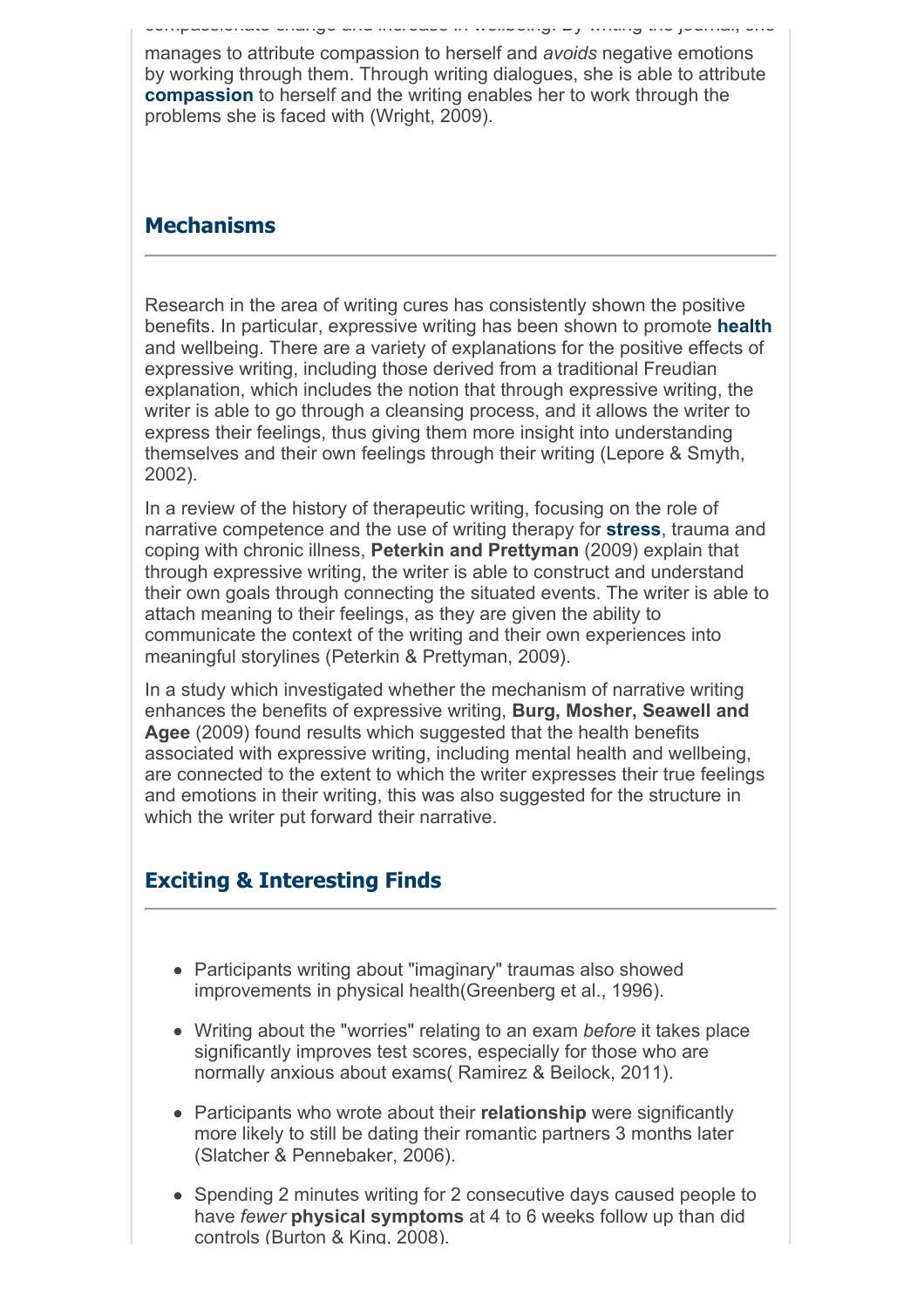A *decreases* in **male's** aggressive behavior was evident in relationships when the male was assigned to the expressive writing condition, however, when the **female** had been assigned to the expressive writing condition, there was a strong *decrease* in marital satisfaction within the couple(Baddeley & Pennebaker, 2009).

## **Practical Writing Exercise**

controls (Burton & King, 2008).

Writing about emotional traumas has been shown to improve our health and mental wellbeing. The scientific research surrounding this form of expressive therapy is still in its early phase, yet there are some approaches to writing that have been shown to be helpful. Below is a rough guide to a practical writing exercise.

#### **Getting ready to write**

1. You have the option to hand write or type on your computer and if you can't write you can record. In any case, make sure you have all the tools needed for this exercise. This may include, pen and paper or a computer or a voice recorder.

2. Find a quiet place to write where you won't be disturbed. Ideally, before you go to bed.

3. Promise yourself that you will write for 15 minutes a day, for the next 3-4 days.

4. You can write about the same thing every time or you could write about something different. It's entirely up to you.

5. Once you start writing, write continuously without stopping and do not worry about spelling or grammar. If you run out of things to write about you can repeat what you have already written.

## **What should you write about?**



Write about something that worries you, something you have been dreaming of and/or have been avoiding for the past week. Write about anything that comes to your mind good or bad.

#### **In Pennebaker's research the following**

#### **instructions are given:**

*"Over the next four days, I want you to write about your deepest emotions and thoughts about the most upsetting experience in your life. Really let go and explore your feelings and thoughts about it. In your writing, you might tie this experience to your childhood, your relationship with your parents, people you have loved or love now, or even your career. How is this experience related to who you would like to become, who you have been in the past, or who you are now? Many people have not had a single traumatic experience but all of us have had major conflicts or stressors in our lives and you can write about them as well. You can write about the same issue every day or a series of different issues. Whatever you choose to write about,*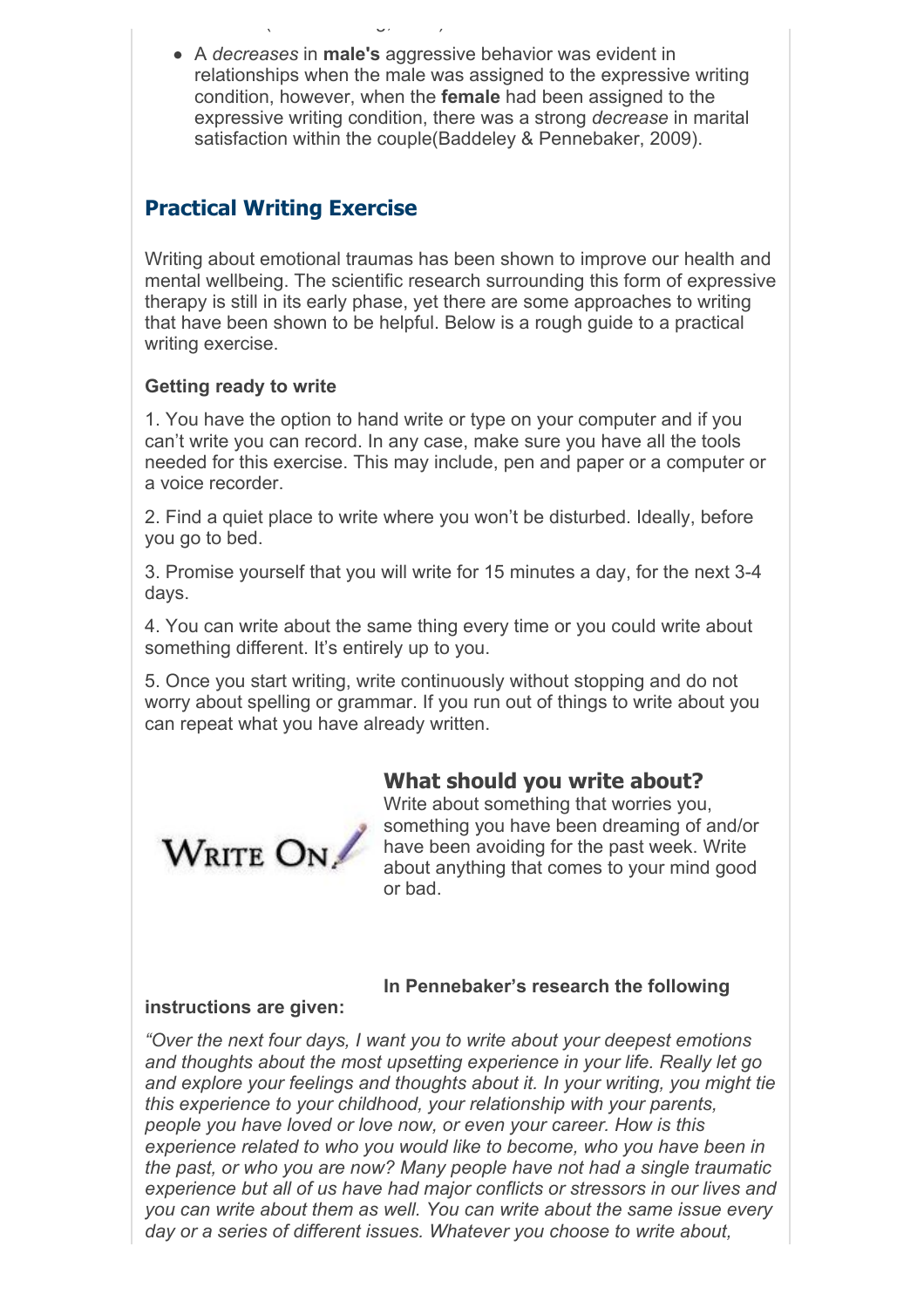*however, it is critical that you really let go and explore your very deepest emotions and thoughts* . "

## **Conclusions: Is it Insight that Matters?**

King et al. (2001a, 2002) suggested that writing about topics that allow an individual to gain insight into his or her priorities and to understand better what his or her emotional reactions mean, thus allowing for self-reflection, may facilitate physical health, regardless of the emotional tone of the writing itself. It may be that examining experiences through writing brings words to one's experience, allowing insight, and bringing coherence to previously unexamined life events (Pennebaker, 1997), and so the benefits from writing therapy do not depend on whether it is positive or expressive writing. Although there are a lot of similarities between writing and speaking therapies, both seem to be beneficial. Furthermore, there are a number of channelling techniques for writing therapies, like blogging, poetry and journaling, so it is likely that there is a technique suitable for everyone. Although no mechanisms have been proven to underlie the beneficial outcomes of writing therapies, the positive effects can be seen in numerous studies. And so, the research continues!

## **See Also**

- **Writing Therapy**
- **Expressive Therapy**
- **James W. Pennebaker**

## **Recommended Reading**

#### **Key Article**

Pennebaker, J.W. (1993). Putting stress into words: Health, linguistic, and therapeutic implications. *Behaviour Research and Therapy. 31*, 539-548.

#### **Other interesting papers**

Burton, C. M., & King, L. A. (2008). Effects of (very) brief writing on health; The two-minute miracle*. British Journal of Health Psychology, 13,* 9-14.

Pennebaker, J.W. (1997). Writing About Emotional Experiences as a Therapeutic Process. *Psychological Science, 8,* 162-166

Smyth, J.M. (1998). Written emotional expression: Effect sizes, outcome types, and moderating variables. *Journal of Consulting & Clinical Psychology, 66,* 174-184.

## **References**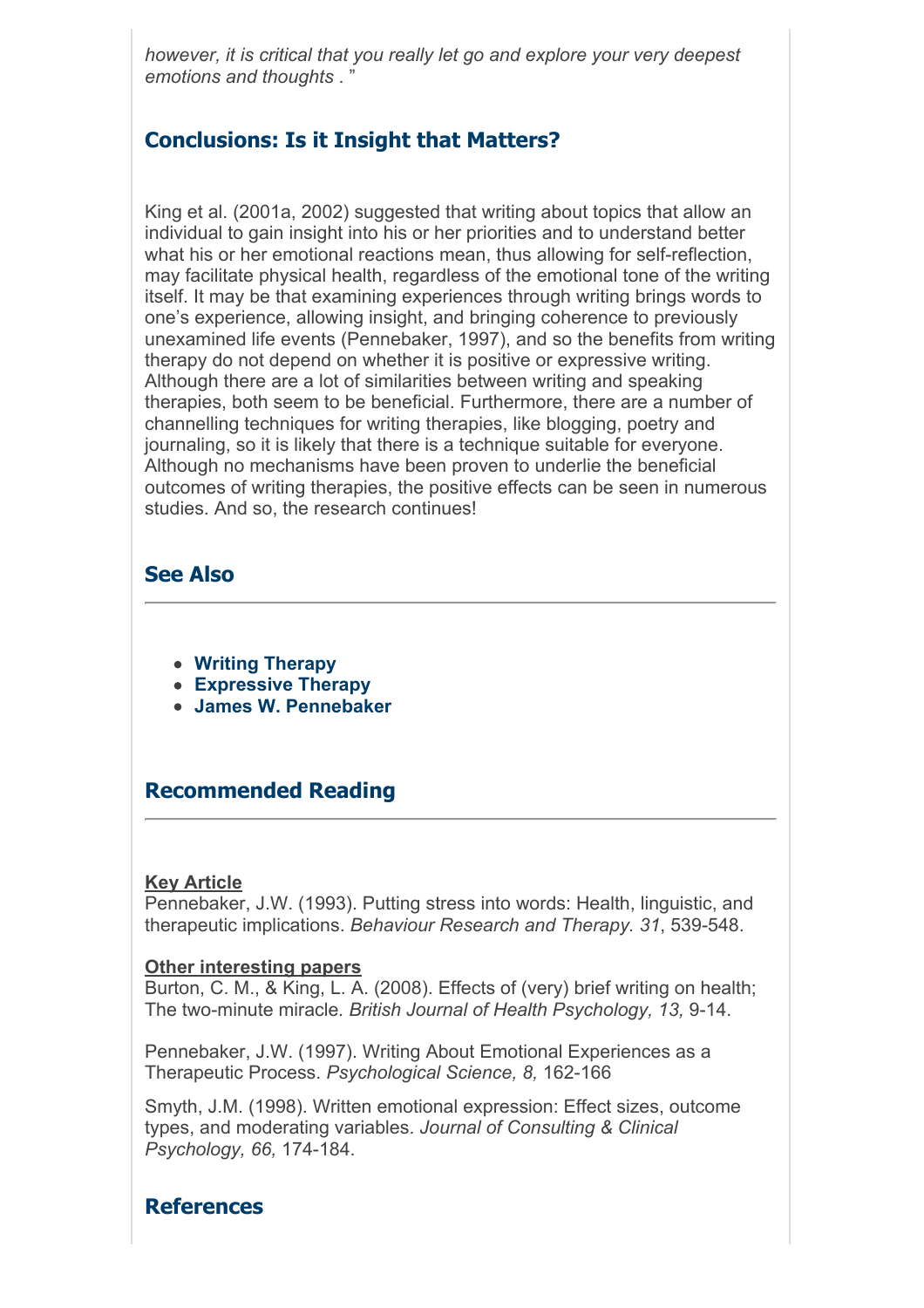

Baddeley, J. L.,, & Pennebaker, J. W. (2009). An expressive writing intervention for military couples. Manuscript in preparation.

Baikie, K. A., & Wilhelm, K. (2005). Emotional and physical health benefits of expressive writing. *Advances in Psychiatric Treatment, 11*, 338-346.

Baikie, K., Geerligs L Wilhelm K. (2011). Expressive writing and positive writing for participants with mood disorders: An online randomized controlled trial. J.Affect. Disorders, doi:10.1016/j.jad.2011.11.032

Baker, J. & Moore, S. (2008). Blogging as a Social Tool:A Psychosocial Examination of the Effects of Blogging, *Cyberpsychology & Behavior* , 11, 747-749.

Boniel-Nissim, M., & Barak, A. (2011, December 12). The Therapeutic Value of Adolescents' Blogging About Social–Emotional Difficulties. *Psychological Services*,11, 1541-1559.

Boone, B. & Castillo, L. ( 2008). The use of poetry therapy with domestic violence counselors experiencing secondary posttraumatic stress disorder symptoms. *Journal of Poetry Therapy* , 21, 3-14.

Bracegirdle, C. (2011). Writing poetry: Recovery and growth following trauma. Journal of Poetry therapy, 24, 79-91.

Burg, D.S., Mosher, C.E., Seawell, A. H., & Agee, D.E. (2009). Does narrative writing instruction enhance the benefits of expressive writing? Anxiety, Stress & Coping: An International Journal. 341-352.

Burton, C.M., & King, L.A. (2004). The health benefits of writing about intensely positive experiences. *Journal of Research in Personality*, 38, 150- 163.

Burton, C. M., & King, L. A. (2008). Effects of (very) brief writing on health; The two-minute miracle*. British Journal of Health Psychology, 13,* 9-14.

Davidson, K., Schwartz, A. R., Sheffield, D., *et al* (2002) Expressive writing and blood pressure. In *The Writing Cure: How Expressive Writing Promotes Health and Emotional Well-being* (eds S. J. Lepore & J. M. Smyth), pp.17– 30. Washington, DC: American Psychological Association.

Donnelly, D. A., & Murray, E. J. (1991). Cognitive and emotional changes in written essays and therapy interviews. *Journal of Social and Clinical Psychology, 10,* 334-350.

Earnhardt, J. L., Martz, D. M., Ballard, M. E., & Curtin, L. (2002). A writing intervention for negative body image: Pennebaker fails to surpass the placebo. *Journal of College Student Psychotherapy, 17*, 19-35.

Francis , M.E. & Pennebaker, J.W. (1992). Putting stress into words: Writing about personal upheavals and health. *American Journal of Health*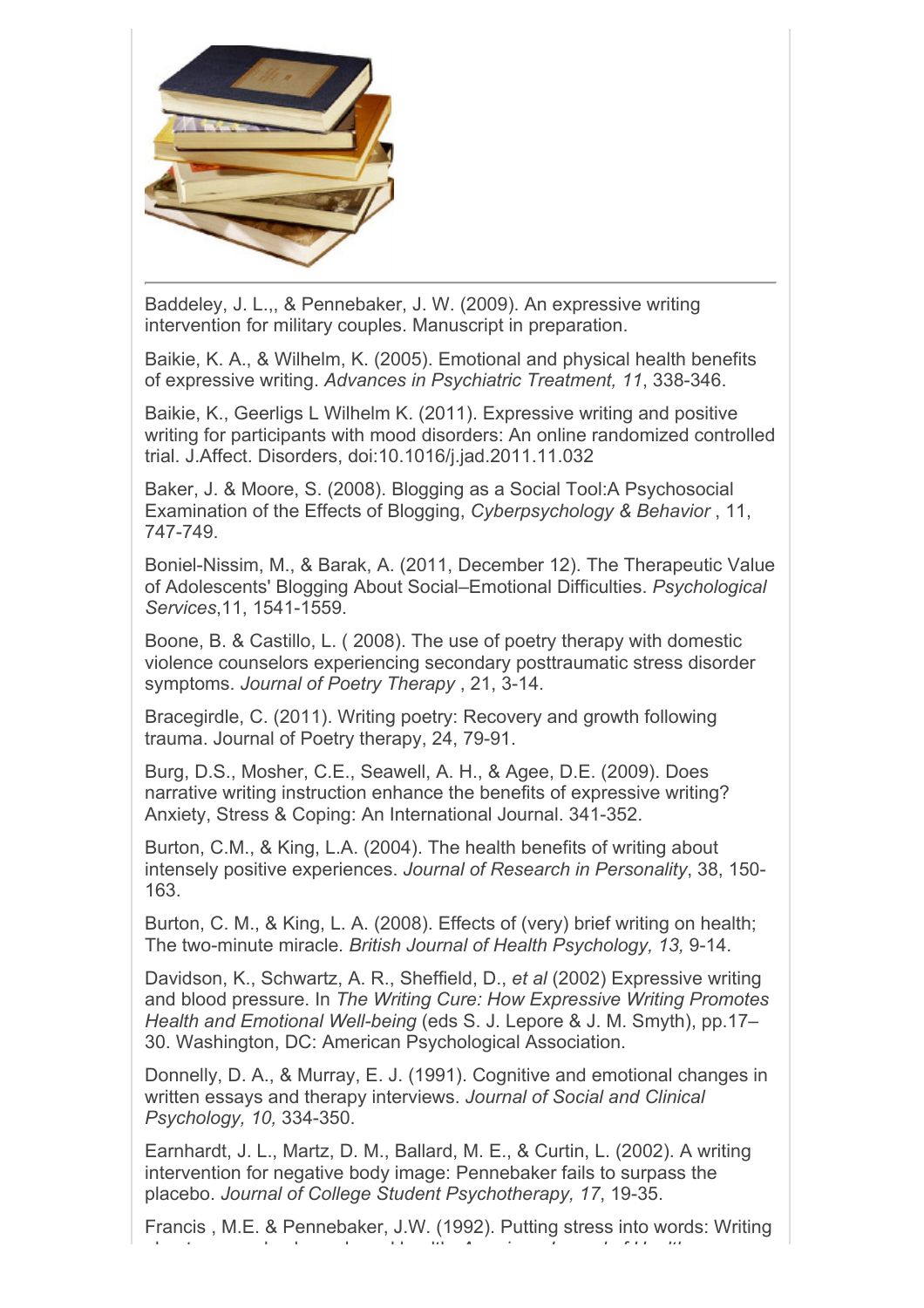about personal upheavals and health. *American Journal of Health Promotion, 6,* 280-287.

Frattaroli, J. (2006). Experimental disclosure and its moderators: A metaanalysis. *Psychological Bulletin, 132*, 823-865.

Frisina, P.G., Borod, J.C., & Lepore, S.J. (2004). A meta-analysis of the effects of written emotional disclosure on the health outcomes of clinical populations. *Journal of Nervous and Mental Disease, 192*, 629-634.

Greenberg, M. A., Stone, A. A., & Wortman, C. B. (1996). Health and psychological effects of emotional disclosure: A test of the inhibitionconfrontation approach. *Journal of Personality and Social Psychology, 71*, 588-602.

Harrist, S., Carlozzi, B.L., McGovern, A.R. & Harrist, A.W. (2007). Journal of Research in Personality, 41, 923-930.

Holmes,J. (2008). Mentalisation and metaphor in poetry and psychotherapy. *Advances in Psychiatric Treatment*, 14,167–171.

Hynes,A., & Hynes-Berry, M. (1994). Biblio/poetry therapy the interactive process: A handbook. St. Cloud, MN: North Star Press.

King, L.A., 2001. The health benefits of writingabout life goals. Personality & Social Psychology Bulletin 27 (7), 798–807.

King, L.A., Miner, K.N., 2000. Writing about theperceived benefits of traumatic events: implications for physical health.Personality & Social Psychology Bulletin 26 (2), 220–230.

Klein, K., Boals, A., 2001. Expressive writing canincrease working memory capacity. Journal of Experimental Psychology. General130 (3), 520–533.

Kloss, J.D., Lisman, S.A., 2002. An exposure-based examination of theeffects of written emotional disclosure. British Journal of Health Psychology7 (1), 31–46.

Ko, H. & Kou, F. (2008). Can Blogging Enhance Subjective Well-Being Through Self-Disclosure? *Cyberpsychology & Behavior, 12, 75- 79.*

L'Abate, L. (1991). The Use of Writing in Psychotherapy. American Journal of Psychotherapy, 45, 87-98.

Lepore, S. J. (1997). Expressive writing moderates the relation between intrusive thoughts and depressive symptoms. *Journal of Personality and Social Psychology, 73*, 1030-1037.

Lepore, S. J, & Smyth, J.M. (2002). The writing cure: How expressive writing promotes health and emotional well-being. American Psychological Association, 12,119-134.

Lewandowski, G.W., 2009. Promoting positive emotions following relationship dissolution through writing. The Journal of Positive Psychology 4(1), 21–31.

Lyubomisky, S., Sousa, L., & Dickerhoof, R. (2006). The costs and benefits of writing, talking, and thinking about life's triumphs and defeats. *Journal of Personality and Social Psychology, 90*, 692-708.

Marlo H., Wagner M. (1999). Expression of negative and positive events through writing: Implications for psychotherapy and health. Psychology & Health,14:2, 193-215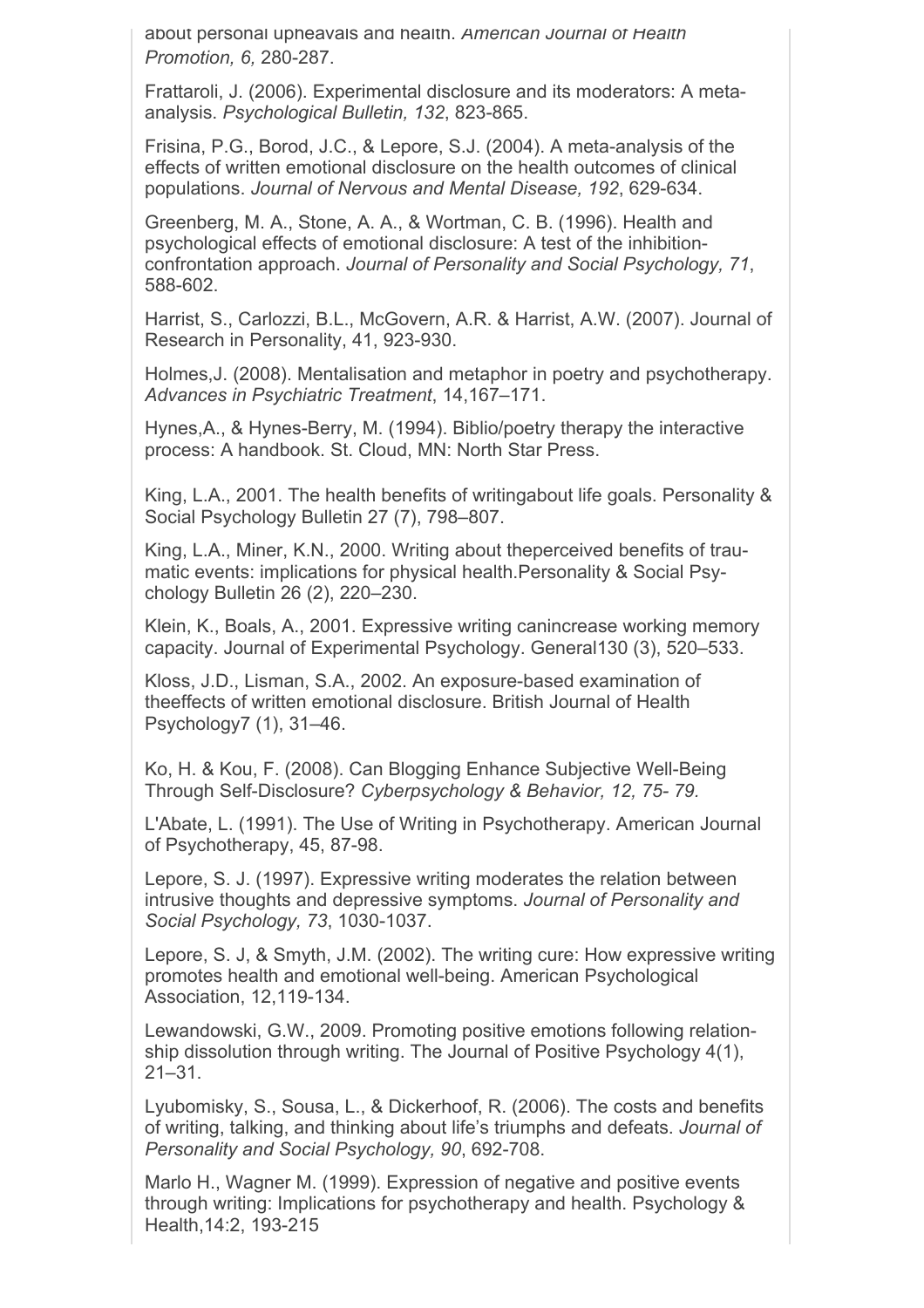Miura,A. & Yamashita, K. (2007). Psychosocial and social influences on blog writing *. Journal of Computer Mediated Communication*, 12, 1452–71.

Murray, E.J. & Segal, D.L. (1994). Emotional Processing in Vocal and Written Expression of Feelings About Traumatic Experiences. Journal of Traumatic Stress, 7, 391-405.

Nardi, B., A. , Schiano, D., J., Gumbrecht, M., et. al.(2004). Why we blog. *Communications of the Association for Computing Machinery*, 47, 41–6.

Norman , S.A. , Lumley, M.A., Dooley, J.A., & Diamond, M.P. (2004). For whom does it work? Moderators of the effects of written emotional disclosure in women with chronic pelvic pain. *Psychosomatic Medicine, 66*, 174-183.

O'Connor, D.B., Hurling, R., Hendrickx, H., Osborne, G., Hall, J., Walklet, E., Whaley, A., & Wood, H. (2011). Effects of written emotional disclosure on implicit self-esteem and body image. *British Journal of Health Psychology, 16*, 488-501

Palmer, G., & Braud, W. (2002). Exceptional human experiences, disclosure, and a more inclusive view of physical, psychological, and spiritual well-being. *The Journal of Transpersonal Psychology, 34*, 29-61.

Pennebaker, J.W. & Beall, S.K. (1986). Confronting a traumatic event: Toward an understanding of inhibition and disease. *Journal of Abnormal Psychology*, *95*, 274-281.

Pennebaker, J. W., & Chung, C. K. (in press). Expressive writing and its links to mental and physical health. In H. S. Friedman (Ed.), *Oxford handbook of health psychology*. New York, NY: Oxford University Press.

Pennebaker, J.W., Colder, M., & Sharp, L.K. (1990). Accelerating the coping process. *Journal of Personality and Social Psychology*, *58*, 528-537.

Pennebaker, J.W. & Francis, M.E. (1996). Cognitive, emotional, and language processes in disclosure. *Cognition and Emotion, 10*, 601-626.

Pennebaker, J.W., Hughes, C.F. & O'Heeron, R.C. (1987). The psychophysiology of confession: Linking inhibitory and psychosomatic processes. *Journal of Personality and Social Psychology*, *52*, 781-793.

Pennebaker, J.W., Kiecolt-Glaser, J., & Glaser, R. (1988). Disclosure of traumas and immune function: Health implications for psychotherapy. *Journal of Consulting and Clinical Psychology*, *56*, 239-245.

Peterkin, A.D., & Prettyman, A.A. (2009). Finding a voice: revisiting the history of therapeutic writing. Med Humanities,35, 80-88.

Ramirez, G., & Beilock, S.L. (2011). Writing about testing worries boosts exam performance in the classroom. *Science, 331*, 211-213.

Rickett, C., Greive, C. & Gordon, J. (2011). Somethingto hang my life on : the health benefits of writing poetry for people with serious illnesses. *Australasian Psychiatry* , 19, 265-268.

Scott, V. B., Robare, R. D., Raines, D. B., Konwinski, S. J. M., Chanin, J. A., & Tolley, R. S. (2003). Emotive writing moderates the relationship between mood awareness and athletic performance in collegiate tennis players. *North American Journal of Psychology, 5*, 311-324

Segal D., Tucker H., Coolidge F. (2009). A Comparison of Positive Versus Negative Emotional Expression in a Written Disclosure Study Among